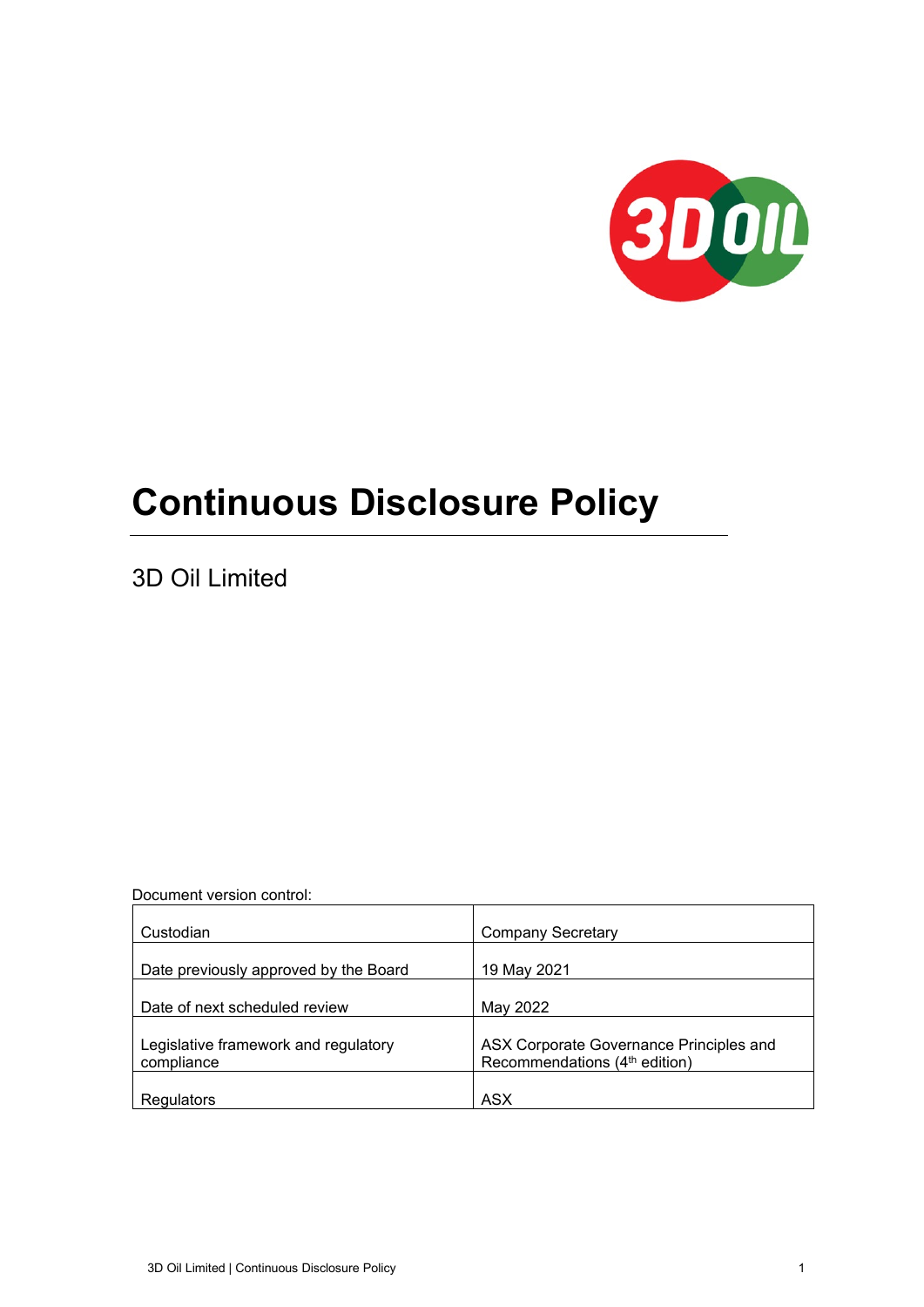# **1. Introduction**

3D Oil Limited ACN 105 597 279 (**Company**) has significant obligations under the *Corporations Act (2001)* Cth (**Corporations Act**) and the Listing Rules of ASX Limited (**ASX**) to keep the market fully informed of information which may have a material effect on the price or value of the Company's securities.

The Company's policy is to ensure compliance with these requirements and the Company discharges its obligations by releasing information to the ASX Market Announcements Platform in the form of:

- (a) an ASX release;
- (b) disclosure of other relevant documents (e.g. the annual report, results announcements etc); or
- (c) requesting a trading halt.

# **2. Overview of continuous disclosure obligations**

#### **2.1 ASX Listing Rule 3.1**

The ASX has described Listing Rule 3.1, known as the continuous disclosure rule, as its most important and "corners stone" listing rule. It requires that the Company must immediately notify ASX of:

"*any information the Company is or becomes aware of concerning itself that a reasonable person would expect to have a material effect on the price or value of the Company's securities*".

The information must be given to ASX (and an acknowledgement that ASX has released the information to the market must be received) before the information can be given to any other person or released on the Company's website.

The basic principle underlying the continuous disclosure framework is that timely disclosure must be made of:

- (a) information which may affect the security values or influence investment decisions; and
- (b) information in which security holders, investors and ASX have a legitimate interest.

"Immediate" disclosure under Listing Rule 3.1 requires disclosure to be made "promptly and without delay". Although the length of time required to make an announcement will depend on the circumstances, the information must be disclosed to ASX as quickly as possible in the circumstances and must not be deferred, postponed or put off to a later time.

### **2.2 Materiality**

Materiality must be assessed having regard to all the relevant background information, including past announcements that have been made by the Company and other generally available information.

Strategic or reputational matters clearly have the potential to present significant issues for the Company. Such matters can be equally (or even more) important than financial and other "quantifiable" matters.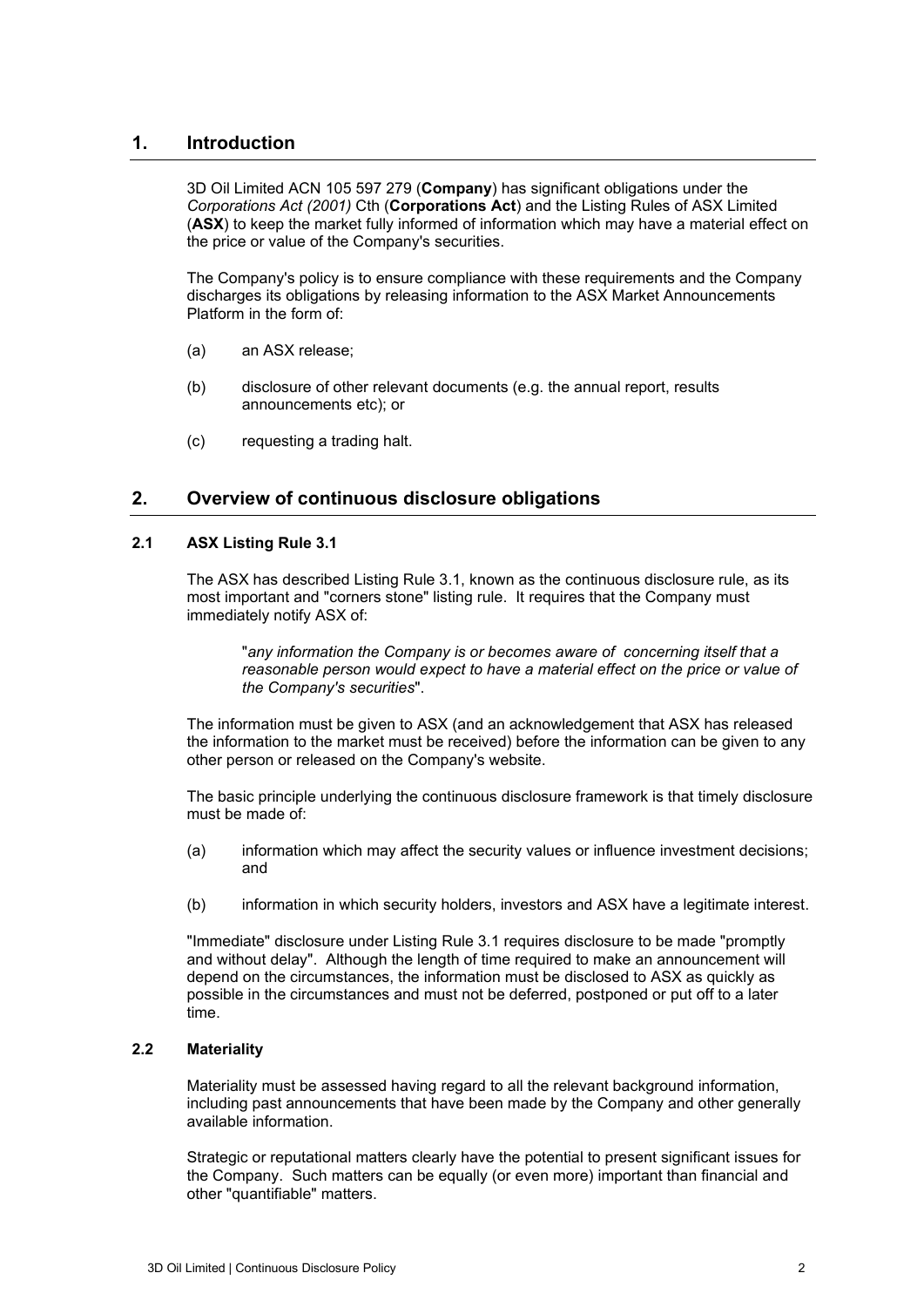Some examples of what might constitute a "material price sensitive information" are included in paragraph [2](#page-16-0) of Attachment [1.](#page-16-1)

#### <span id="page-2-0"></span>**2.3 Exceptions to the continuous disclosure rule**

Disclosure to the market is not required where each of the following conditions is and remains satisfied:

- (a) one or more of the following apply:
	- $(i)$  it would be a breach of a law to disclose the information;
	- (ii) the information concerns an incomplete proposal or negotiation;
	- (iii) the information comprises matters of supposition or is insufficiently definite to warrant disclosure;
	- (iv) the information is generated for the internal management purposes of the Company; or
	- (v) the information is a trade secret; and
- (b) the information is confidential and ASX has not formed the view that the information has ceased to be confidential; and
- (c) a reasonable person would not expect the information to be disclosed.

#### **2.4 Confidentiality**

When the Company is relying on an exception to Listing Rule 3.1, or is involved in a development that may eventually require reliance on an exception, appropriate confidentiality protocols must be adhered to. A leak of confidential information immediately removes the Company's ability to withhold the information from ASX and forces the Company to disclose the information even if it could have otherwise been withheld legitimately, regardless of where the leak comes from.

Information about a matter involving the Company may cease to be confidential if there is:

- (a) a reasonably specific and reasonably accurate media or analyst report about the matter;
- (b) a reasonably specific and reasonably accurate rumour known to be circulating the market regarding the Company; or
- (c) a sudden and significant movement in the market price or traded volumes of the Company's securities that cannot be explained by other events or circumstances.

Confidential information should only be disclosed on a need-to-know basis and only to those who have an obligation of confidence to the Company. This includes employees and directors of the Company who have an obligation under their contract of employment and any third parties with appropriate contractual agreements in place to protect the Company's confidential information.

#### **2.5 False market**

A false market is where material misinformation or materially incomplete information exists in the market, which compromises the proper valuation of shares.

If ASX considers that there is or is likely to be a false market in the Company's securities and asks the Company to give it information to correct or prevent a false market, the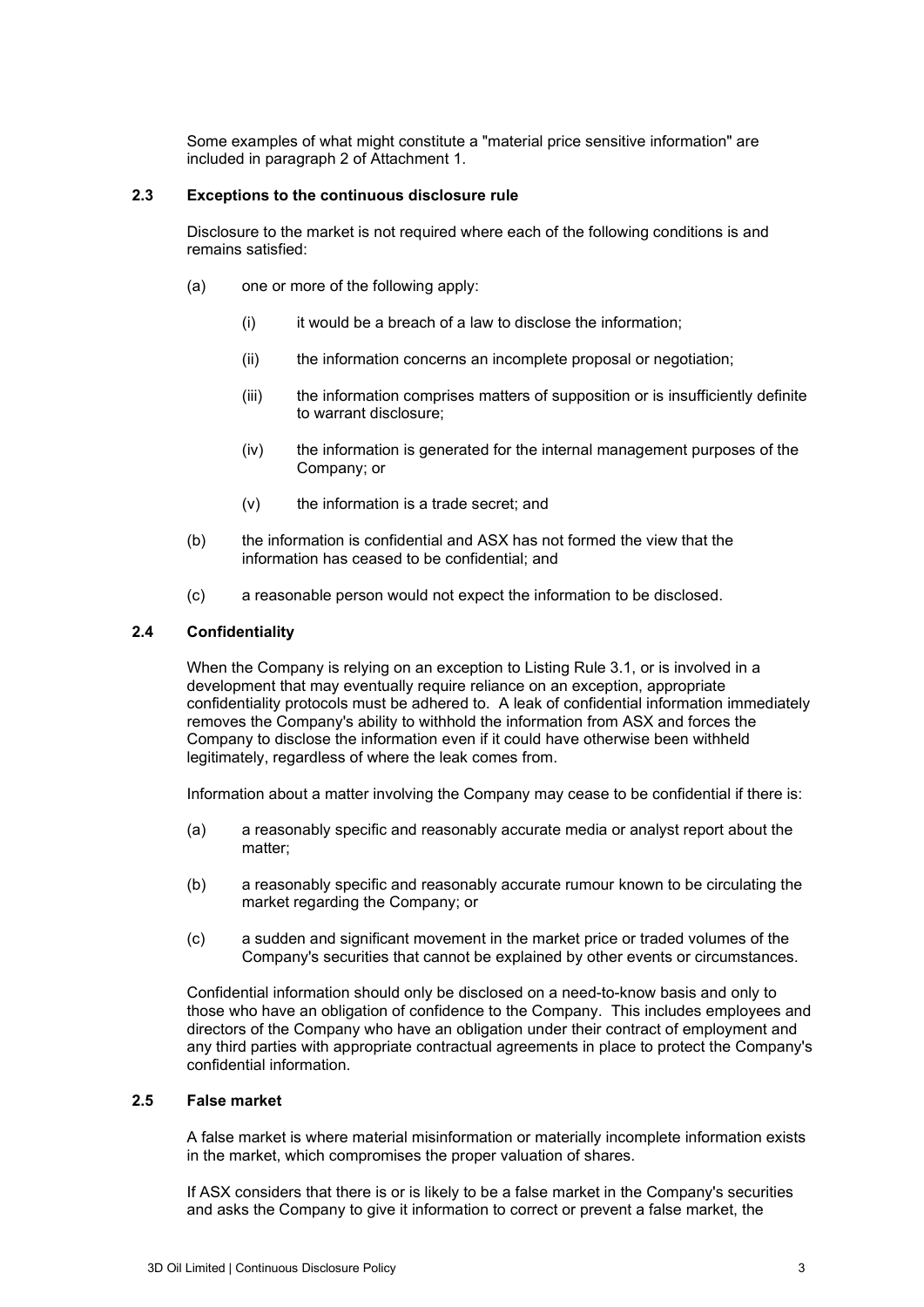Company must immediately give ASX that information. Refer to section [7.11](#page-10-0) for the Company's policy in relation to ASX price query letters.

The obligation to provide this information to ASX arises even if an exception described in section [2.3](#page-2-0) would apply but for ASX's request.

# **3. Contraventions and penalties**

The Company contravenes its continuous disclosure obligations if it fails to notify ASX of information required by Listing Rule 3.1.

Either ASX or ASIC, as co-regulators, may take action upon a suspected contravention.

#### **(a) ASX Listing Rules**

If the Company contravenes its continuous disclosure obligations under the Listing Rules, ASX may suspend quotation of the Company's securities, temporarily halt trading in the Company's securities or, in extreme cases, delist the Company from ASX.

#### **(b) Corporations Act**

If the Company contravenes its continuous disclosure obligations, it may also be liable under the Corporations Act and may face:

- (i) criminal liability which attracts substantial monetary fines; and
- (ii) civil liability for any loss or damage suffered by any person as a result of the failure to disclose relevant information to ASX.

There is no fault element required to establish civil liability. However, a court has power to relieve a person from civil liability if the person acted honestly and in the circumstances the person ought fairly to be excused for the contravention.

ASIC has the power to issue infringement notices and can initiate investigations of suspected breaches under the *Australian Securities and Investments Commission Act 2001* (Cth).

#### **(c) Class action risk**

If the Company fails to disclose materially price sensitive information in accordance with Listing Rule 3.1, investors who buy or sell the Company's securities during the period of non-disclosure (and possibly other affected stakeholders) may be entitled to bring a class action against the Company. Even when they are not successful, class actions can be costly to defend and may have a serious negative effect on the Company's reputation and share price. A successful class action could potentially threaten the solvency of the Company.

#### **3.2 Persons involved in a contravention**

The Company's officers (including its directors), employees or advisers who are involved in any contravention of continuous disclosure obligations may also face criminal penalties and civil liability. Substantial penalties or imprisonment, or both, may apply.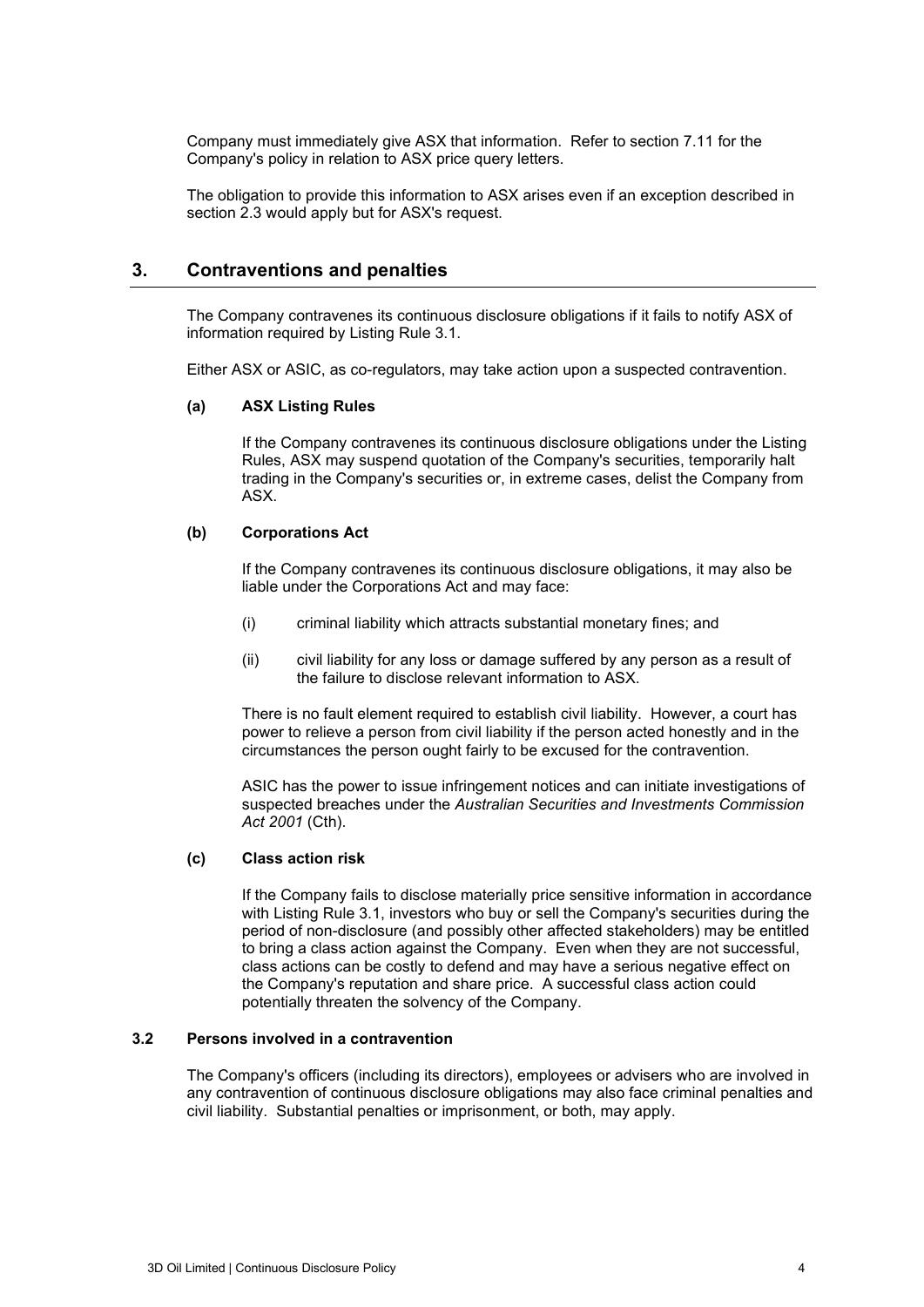A person will not be considered to be involved in the contravention if the person proves that they:

- (a) took all steps (if any) that were reasonable in the circumstances to ensure that the Company complied with its continuous disclosure obligations;
- (b) after doing so, believed on reasonable grounds that the Company was complying with those obligations.

The procedures specified in this Policy are the minimum expected of relevant officers and employees in relation to compliance with the Company's continuous disclosure obligations. Depending on the circumstances, officers and employees may have obligations over and above those contained in this Policy.

To avoid potential civil or criminal liability, in all situations officers and employees must do everything they reasonably can to ensure that the Company complies with its continuous disclosure obligations. In particular, staff must not try to hid or delay "material news", especially when the information is likely to impact the Company's share price.

#### **3.3 Infringement notices and statement of reasons**

If ASIC has reasonable grounds to believe that the Company has contravened its continuous disclosure obligations, ASIC may issue an infringement notice to the Company, providing (among other things) details of the alleged contravention and specifying the penalty.

Before issuing the infringement notice, ASIC must:

- (a) give the Company a written statement of reasons; and
- (b) give a representative of the Company an opportunity to appear at a private hearing before ASIC, give evidence and make submissions to ASIC in relation to the alleged contravention.

If an infringement notice is issued to the Company, the Company may:

- (a) pay the penalty specified in the infringement notice and lodge the requisite notification with ASX;
- (b) seek an extension of the 28-day compliance period;
- (c) make written representations to ASIC seeking withdrawal of the infringement notice (and, if appropriate, seeking refund of any penalty paid in accordance with the infringement notice); or
- (d) decline to satisfy the infringement notice within the compliance period.

Even when the Company pays the penalty specified in the infringement notice, the Company may still be pursued in the courts by third parties. Paying an infringement notice will **not** prevent shareholders or other affected third parties from bringing a class action.

# **4. Further information**

More detailed information about the continuous disclosure obligations is contained in Attachment [1](#page-16-1) to this Policy.

In addition, relevant officers and employees receive training (on at least an annual basis) that includes: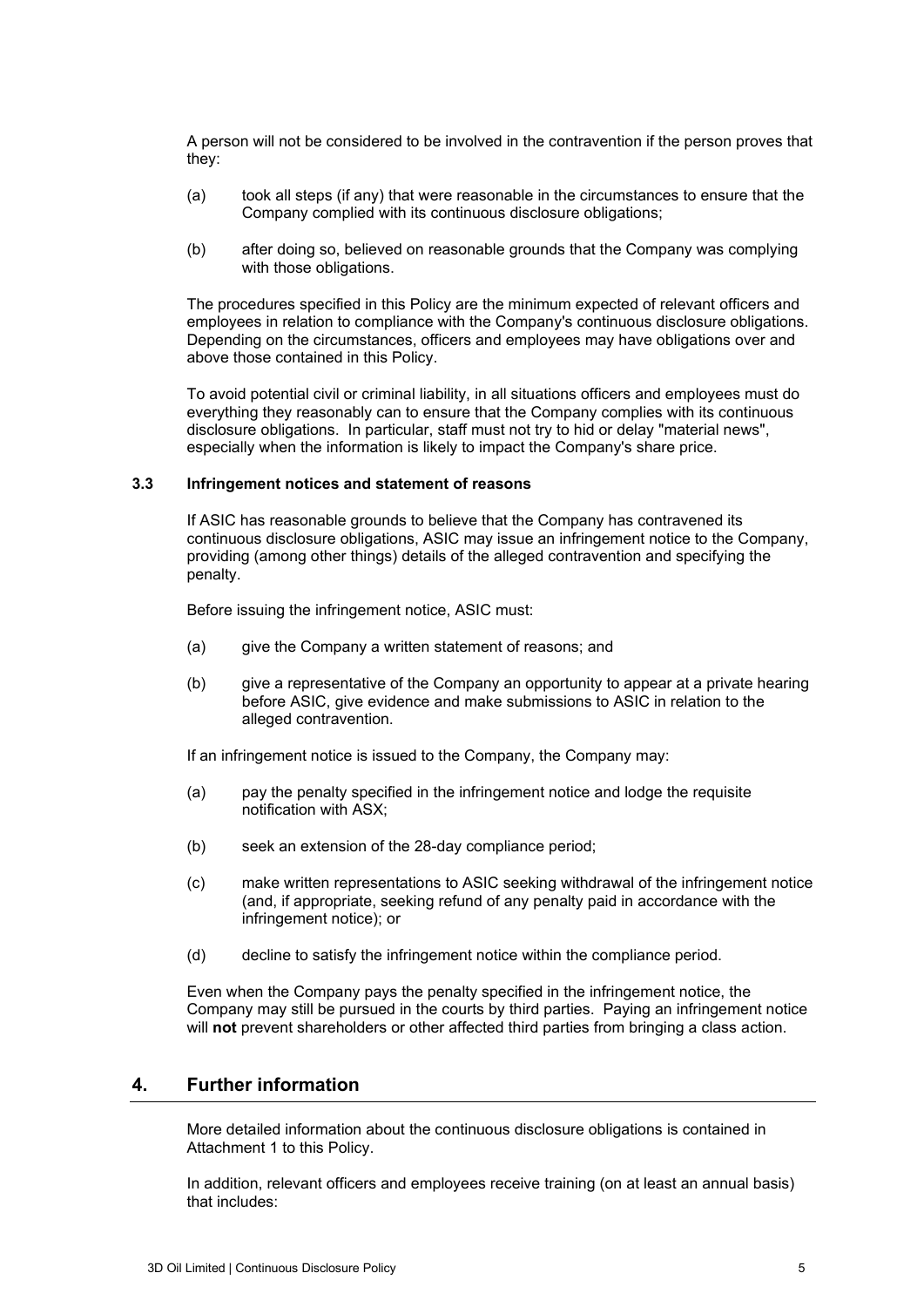- (a) familiarisation with our continuous disclosure obligations and the penalties that may result from their breach;
- (b) examples of continuous disclosure obligations and the penalties that may result from their breach;
- (c) the business costs associated with a 'suspected' continuous disclosure breach, including the risk of ASIC investigations and class actions and the reputational damage to the Company; and
- (d) an overview of this Policy and the officer's and employee's role under this Policy.

# **5. Reporting disclosable events**

#### <span id="page-5-0"></span>**5.1 Responsibility**

The Board is ultimately responsible for ensuring compliance with the Company's continuous disclosure obligations.

If management becomes aware of any information at any time that should be considered for release to the market, it must be reported immediately to a member of the Board.

Managers must ensure they have appropriate procedures in place within their areas of responsibility to ensure that all relevant information (i.e. any information that could be materially price sensitive) is reported to them immediately for on forwarding in accordance with this Policy.

It is important for management to understand that just because information is reported to the Board, that does **not** mean that it will be disclosed to ASX. It is for the Board to determine whether information is material and requires disclosure. Accordingly, the Company's policy is for all potentially material information to be reported to the Board even where the reporting person is of the view that it is not in fact "material". The person's view on materiality can (and should) be shared with the Board but will not be determinative.

A similar reporting obligation also arises where a non-executive director (in their capacity as a director of the Company) becomes aware of information that should be considered for release to the market.

### **5.2 Assessment process**

Where any information is reported as referred to in section [5.1,](#page-5-0) the Board will (as appropriate):

- (a) review the information in question;
- (b) urgently seek advice that is needed to assist the Board to interpret the information (provided that disclosure of the information cannot be delayed if the information is clearly materially price sensitive on its face);
- (c) determine whether any of the information is required to be disclosed to ASX;
- (d) consider whether it is necessary to seek a trading halt to facilitate an orderly, fair and informed market in the Company's securities;
- (e) coordinate the actual form of disclosure with the relevant members of management; and
- (f) confirm the CEO/Managing Director approval for the proposed disclosure.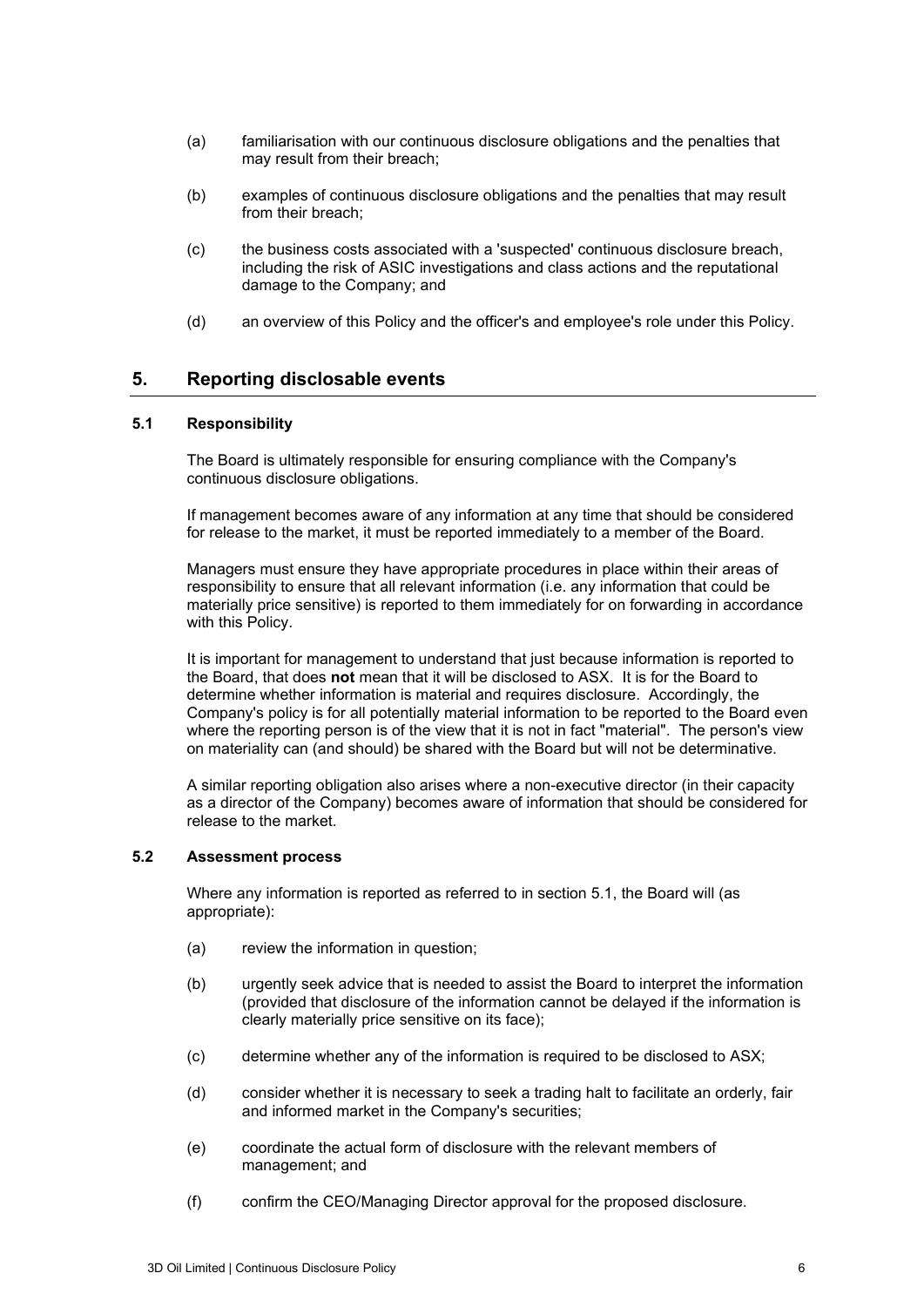#### **5.3 Draft announcements pending disclosure**

Where information is reported to the Board in accordance with section [5.1,](#page-5-0) and the Board determines that the circumstances are developing but the information is not presently disclosable, the Board must oversee the preparation of an appropriate draft announcement to facilitate immediate disclosure of the information if it later becomes disclosable (for example, as a result of confidentiality being lost through a "leak").

#### **5.4 Misleading information**

The Company is also subject to a duty not to disclose information in a way that could mislead the market. Appropriate care must therefore be taken to ensure that the content of any announcement clearly discloses the material information.

It is paramount that the Company's market announcements are accurate, balanced and expressed in a clear and objective manner that allows investors to assess the impact of the information when making investment decisions.

All announcements under Listing Rule 3.1 or 3.1B must be approved by the Board before the announcement is made or disclosure is released through the Company Secretary.

#### **5.5 Rapid Response Process**

If a meeting of the Board cannot be convened within the requisite timeframe, the Rapid Response Process set out in section [9](#page-12-0) must be followed.

#### **5.6 Announcement protocol**

All announcements to ASX must be made through the Company Secretary in accordance with the procedure set out in section [10.](#page-13-0)

Where open briefings or public speeches are to be made and, in accordance with this Policy, relevant presentation materials and speeches are to be lodged with ASX for release, prior approval must be obtained from the Chair and/or the CEO/Managing Director.

The Board will be promptly provided with copies of all information disclosed to ASX.

It is a standing agenda item at all Board meetings to consider whether any matters reported or discussed at a Board meeting should be disclosed to the market pursuant to the Company's continuous disclosure obligation.

Continuous disclosure is also a standing agenda items at senior management meetings for the purpose of monitoring compliance with the Company's obligations.

# **6. Trading Halts**

The Company may request a trading halt to maintain fair, orderly and informed trading in its securities and to manage disclosure issues.

If the market is or will be trading at any time after the Company becomes aware of an obligation to disclose information but where the Company is not in a position to make immediate disclosure to the market, the Board will consider whether to request a halt or, in exceptional circumstances, a voluntary suspension.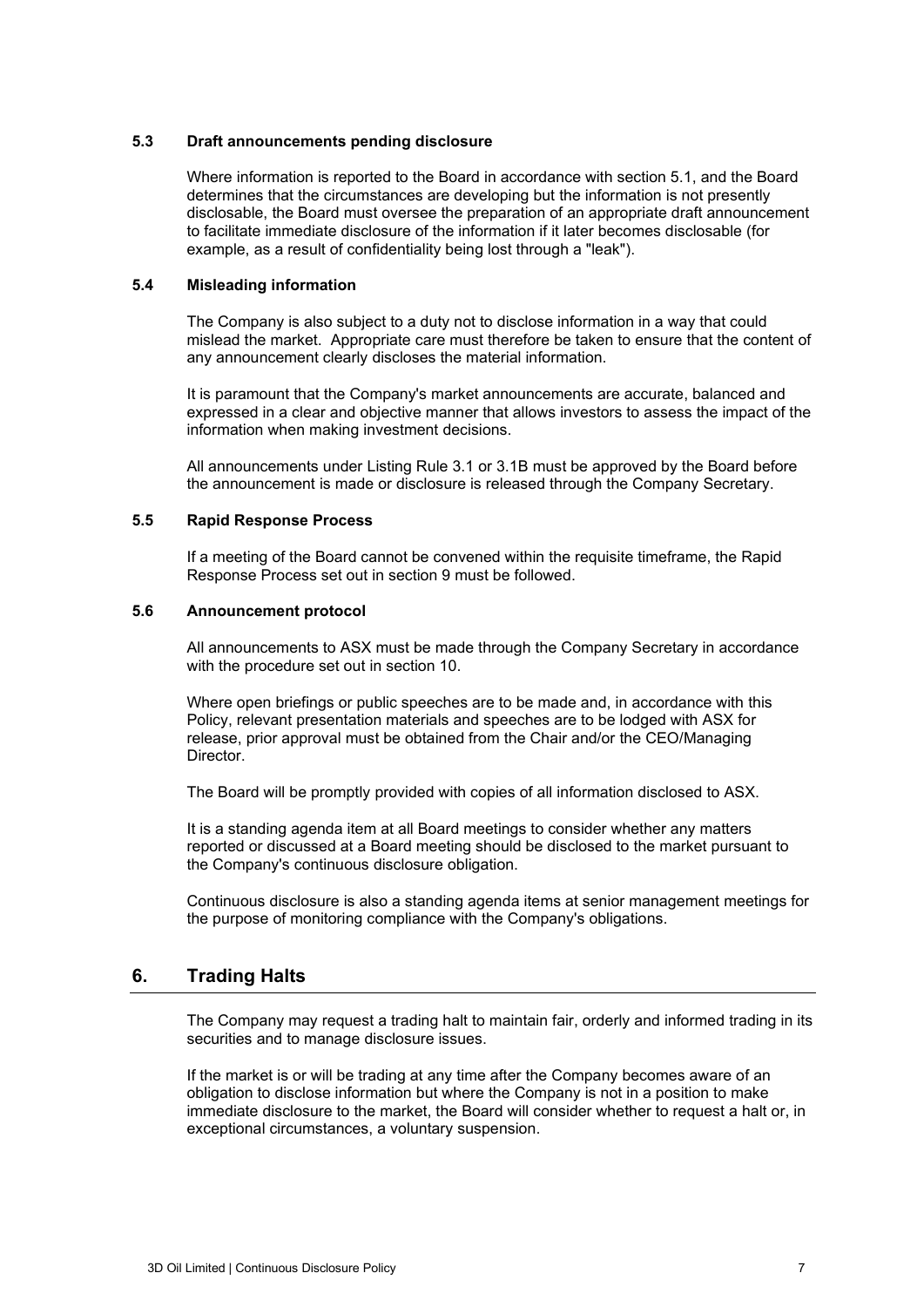As a matter of general guidance, a trading halt may be necessary in the following circumstances:

- (a) if media comment about the Company is sufficiently specific and detailed to warrant a response;
- (b) if the Company experiences an unexplained price and/or volume change;
- (c) if a confidentiality leak has occurred and it is having a material effect on the market price and/or traded volumes of the Company's securities;
- (d) if ASX forms the view that a false market exists and asks the Company to release information to correct a false market and the Company is not able to make a release immediately,

and in each scenario,

- (e) where the market is trading, the Company is not in a position to give an announcement to ASX straight away; or
- (f) where the market is not trading, the Company will not be in a position to given an announcement to ASX before trading next resumes.

The Chair or the CEO/Managing Director can call a trading halt and will alert and keep the Board informed of any request for a trading halt.

**Trading Halt Response Protocol:** If neither the Chair nor the CEO/Managing Director is unavailable to call a trading halt, the Chair of the Audit & Risk Committee may call a trading halt. If the Chair of the Audit & Risk Committee is also unavailable, any member of the Board is authorised to call a trading halt.

# <span id="page-7-0"></span>**7. Financial markets communications**

#### **7.1 The Company's contact with the market**

Throughout the year the Company has scheduled times for disclosing information to the market on its financial performance. The Company provides technical back-up information at these times that supports such announcements. The financial results announcements, and the supporting information, must be lodged with ASX.

If "outlook statements" or forecasts are included in the Company's annual report or results announcements for a previous period, any material change in earnings expectations (either upwards or downwards) must be announced to the ASX before being communicated to anyone outside the Company.

In addition, the Company interacts with the market in a number of ways which can include one-on-one briefings, speeches, etc. At all times when interacting with the financial community, the Company must adhere to its continuous disclosure obligation and must not selectively disclose material price sensitive information to an external party unless that information has first been released to ASX.

#### **7.2 Authorised spokespersons**

The only Company representatives authorised to speak on behalf of the Company to major investors, potential investors, stockbroking analysts and the media are:

(a) the Chair;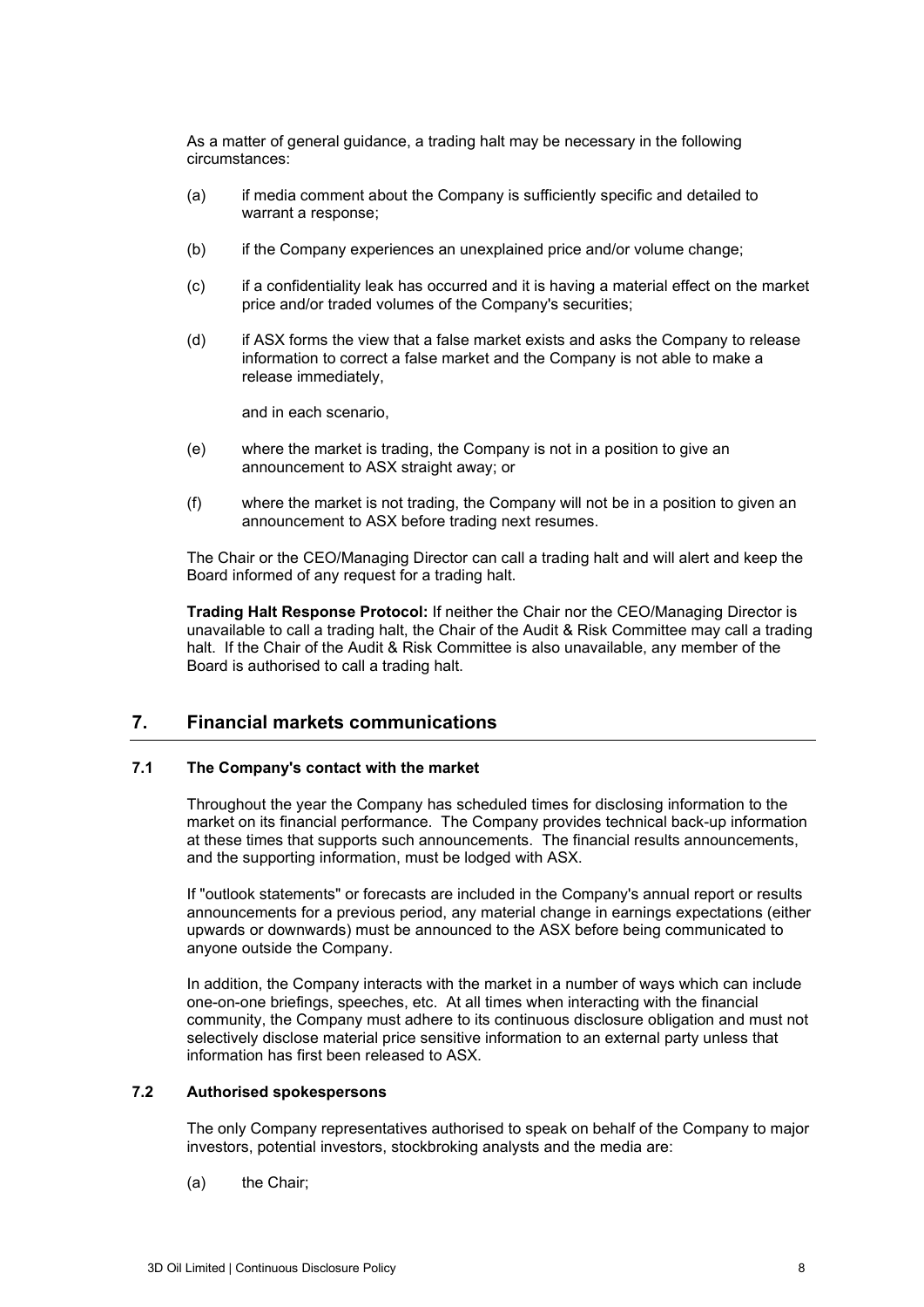- (b) the CEO/Managing Director;
- (c) the CFO (if applicable);
- (d) the Company Secretary; or
- (e) their delegates nominated for a specific purpose.

Any questions or inquiries from the financial community (where received in writing, verbally or electronically, including via the website) should be referred in the first instance to the CEO or Company Secretary.

Authorised spokespersons must not provide any material price sensitive information that has not already been announced to the market nor make comment on anything that may have a material effect on the price or value of the Company's securities.

No guidance on actual or forecast financial performance will be provided to any external party that has not already been provided to the market generally.

#### **7.3 Communication blackout periods**

Between the end of a reporting period and the announcement of the financial results, the Company imposes a blackout period in order to avoid the risk of creating a false market by inadvertently disclosing information that is incomplete or uncertain.

The Company's policy is that during this time it will not hold one-on-one briefings with institutional investors, individual investors or stockbroking analysts to discuss financial information concerning the Company and will not hold any open briefings to discuss anything other than information which has been announced to ASX.

Any proposal to deviate from the policy must be subject to approval in advance from the CEO/Managing Director and, if any briefings or meetings are held during a blackout period, there must be no discussion or provision of financial or other information in breach of the Company's continuous disclosure obligation.

#### **7.4 Open briefings to institutional investors and stockbroking analysts**

The Company may hold open briefing sessions. The Company will not disclose any information in these sessions which may have a material effect on the price or value of the Company's securities, unless such information has already been announced on ASX.

The Company will advise the market in advance of open briefings via the ASX announcements platform and the Company's website, lodge all presentation materials with ASX prior to the presentation commencing and place such information on the Company's website promptly following completion of the briefing. The Company may webcast its open briefings at the time they occur and, if so, will keep a clearly dated historical archive record of the web cast for at least a 6-month period. This information will be retained by the Company Secretary.

Public speeches will often be categorised as open briefings and these will be lodged first with the ASX if they may contain material price sensitive information and will also be posted on the Company's website.

A representative of the Company Secretary will be present at all open briefings. Where the representative believes that information which may have a material effect on the price or value of the Company's securities has been disclosed inadvertently, the representative must immediately report the matter to the Company Secretary for review by the Board for immediate disclosure to ASX.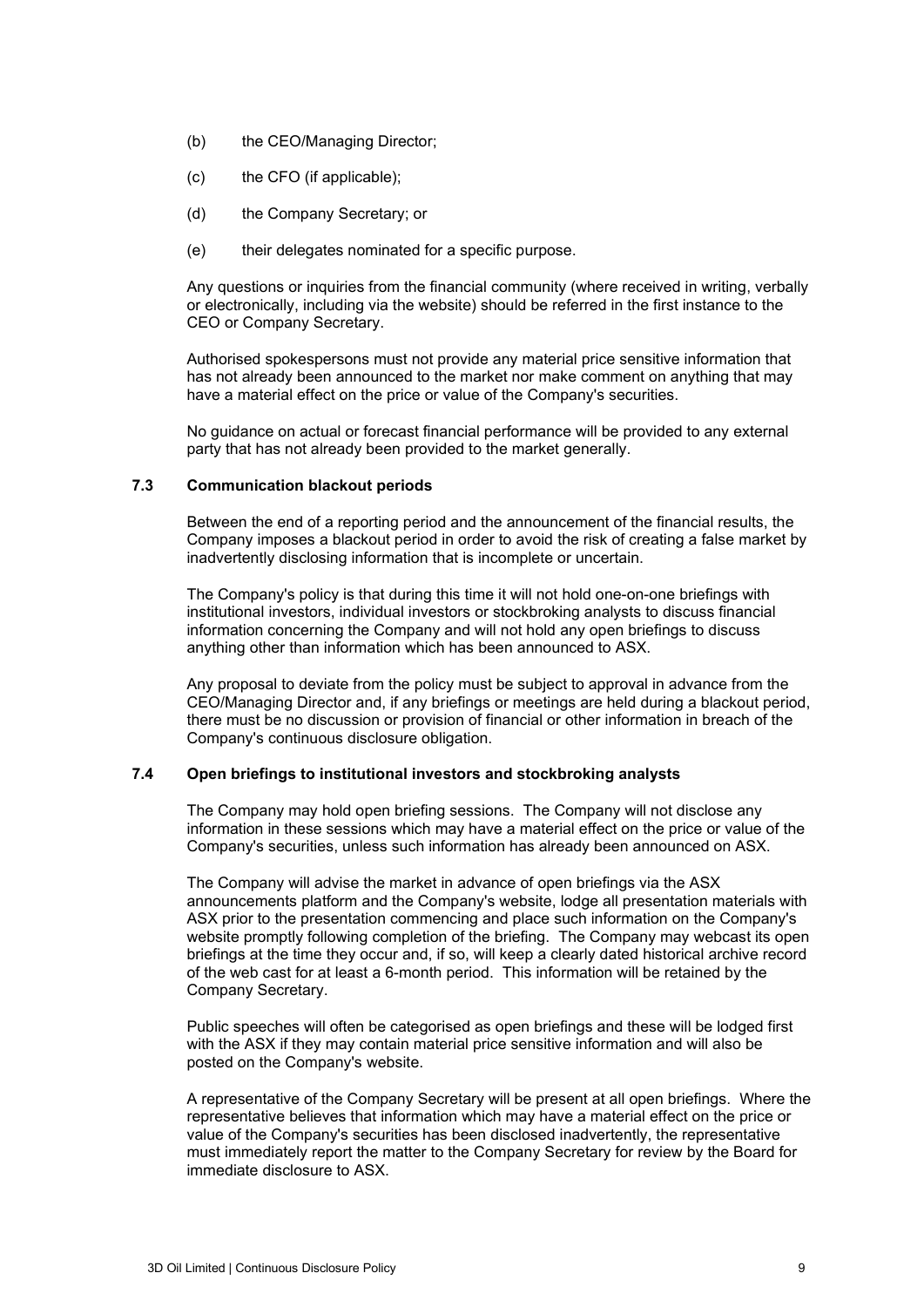The Company Secretary is responsible for ensuring the policy requirements in relation to open briefings are met.

#### **7.5 1-on-1 briefing with the financial community/institutional investors**

From time to time the Company may conduct one-on-one briefings with the financial community or institutional investors. Where such briefings occur, no information will be provided which may have a material effect on the price or value of the Company's securities unless it has been announced previously to ASX.

The Company Secretary will ensure a record or note of all one-on-one briefings is kept for compliance purposes. The record will include a record of those present (name or numbers where appropriate) and the time and place of the meeting.

#### **7.6 Site visits**

The Company may conduct visits to its sites from time to time which involve the presence of members of the financial community.

Nothing will be disclosed during these site visits which may have a material effect on the price or value of the Company's securities unless it has already been announced to ASX.

#### **7.7 General conferences and forums**

Where the Company's executives give speeches or presentations to, or participate in, conferences or forums, it is important that the same protocols are maintained as for presentations to investors or analysts. Where appropriate, the Company Secretary will liaise to ensure such presentations are posted promptly on the Company's website.

#### **7.8 Review of briefings, meetings, visits and presentations**

Immediately following any briefings, meetings, visits or presentations referred to in this section [7,](#page-7-0) the CEO/Managing Director (or in his or her absence, the senior executive involved) will review the matters discussed and presented (including any questions and answers provided). Where they form the view that any information has been disclosed inadvertently which may have a material effect on the price or value of the Company's securities, they must immediately report the matter to the Board for review and to consider the necessity for an ASX announcement or a trading halt.

### **7.9 Review of analyst reports and forecasts**

The Company recognises the importance placed on reports by stockbroking analysts. Any comment by the Company to an analyst in relation to an analyst's report or financial projections should be confined to errors in factual information and underlying assumptions, provided such comment of itself does not involve a breach of the Company's continuous disclosure obligation or amount to a selective briefing.

The CEO/Managing Director or Company Secretary will maintain a record of analysts' earnings forecasts and provide a summary report of these forecasts to the Board on a regular basis.

The CEO/Managing Director or Company Secretary will monitor the general range of analysts' forecast earnings relative to the Company's own internal forecasts and any financial forecasts previously published by the Company. If the CEO/Managing Director or Company Secretary becomes aware of a divergence between the "consensus" of the analysts' forecasts and management's own expectations, which may have a material effect on the price or value of the Company's securities, the CEO/Managing Director or Company Secretary will refer the matter immediately to the Board to consider the necessity for an ASX announcement or trading halt.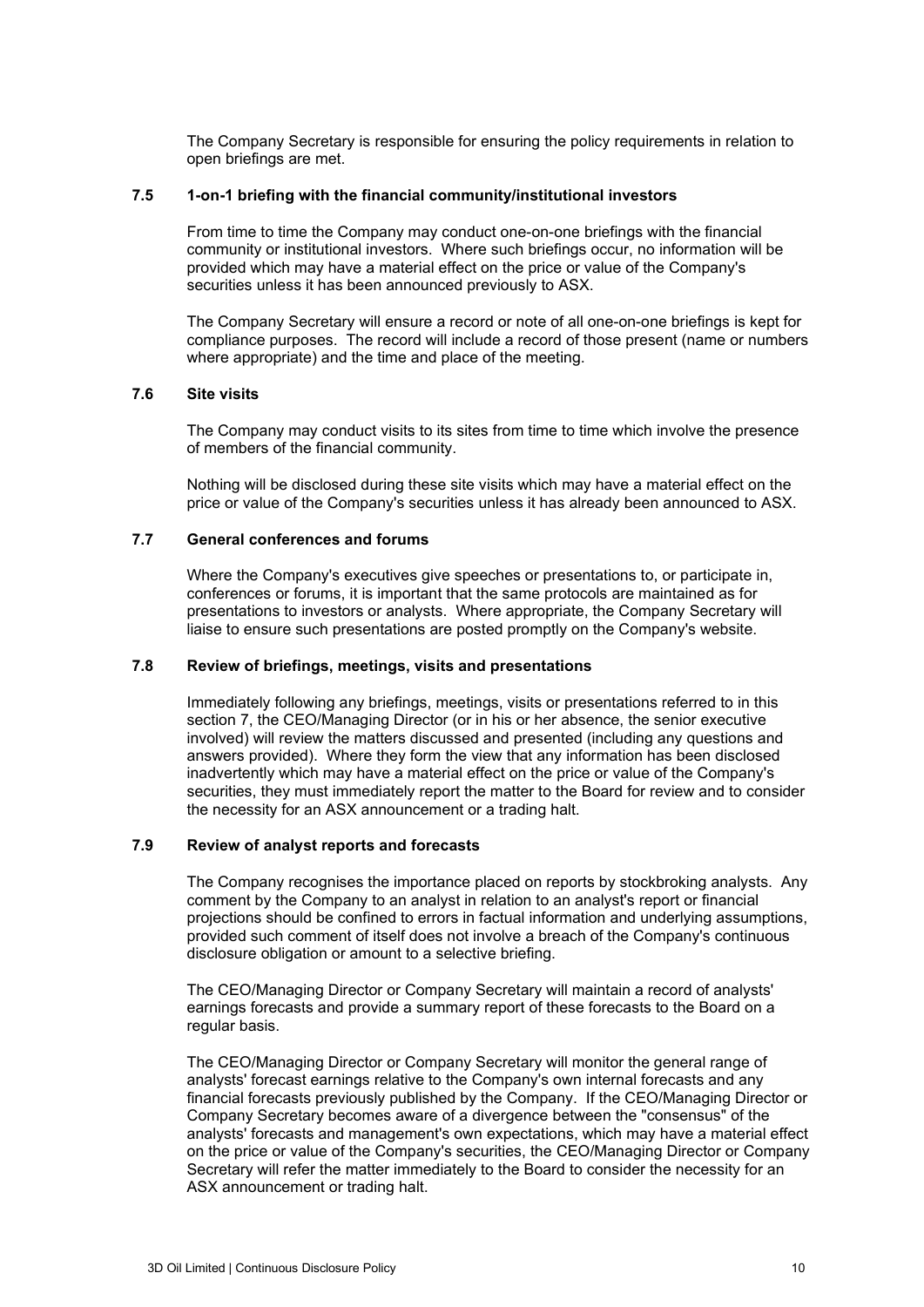Where a decision is made to make an announcement about the Company's profit outlook, it is of critical importance that the Company provides clear guidance to the market regarding the Company's view of profit outlook.

During an analyst briefing, if the Company is concerned that the analysts' forecast diverges from the Company's internal expectations, then there is a risk that even a carefully scripted communication limited to previously disclosed information may be interpreted by the analyst as a 'down grade' and thus amounts to 'selective disclosure'. Accordingly, analyst briefings should not be used to manage analysts' expectations. If necessary (e.g. consensus analyst forecasts diverge from the Company's expectations), a public ASX release must be made.

#### **7.10 Monitor media and share price movements**

The Company Secretary or his or her delegate will monitor:

- (a) media reports about the Company;
- (b) media reports significant drivers of the Company's business;
- (c) the Company's share price movements; and
- (d) significant investor blogs, chat-sites or other social media it is aware of that regularly post comments about the Company.

If the Company Secretary or his or her delegate identifies unusual or unexpected price movements or unexpected media coverage (for example, media coverage in relation to price sensitive matters that have not yet been disclosed by the Company to the market) or the circumstances suggest that a false market may have emerged in the Company's securities, the Company Secretary or his or her delegate will report the matter to the Board to determine whether any disclosure is required.

#### <span id="page-10-0"></span>**7.11 ASX price query letters**

ASX can issue a price query letter if there is a material movement in the Company's share price that is not explained by an announcement or by information that is generally observable.

ASX will provide a short period (often no more than 24 hours) to respond and will publish both the query and the Company's response on the company announcement platform.

The questions that ASX may ask in conjunction with a price query can be quite broad. The preparation of a response can be particularly difficult in the period leading up to release of the Company's results announcement because of the heightened possibility that the Company may be forced to make a premature announcement of incomplete information.

In order to be in a position to deal promptly with any price query, the Company Secretary should have a system in place which will enable rapid discussions and review of the proposed response. Draft language should be prepared in advance where a development can be anticipated as being likely to occur.

Any response to ASX should be mindful of any likely future announcements so that the response will not appear, with the benefit of hindsight, to have been less than clear and transparent.

### **7.12 Clear communication**

It is acknowledged that Company's employees interact with different external stakeholders in the course of their respective roles. All employees must ensure they comply at all times with the Company's continuous disclosure obligations.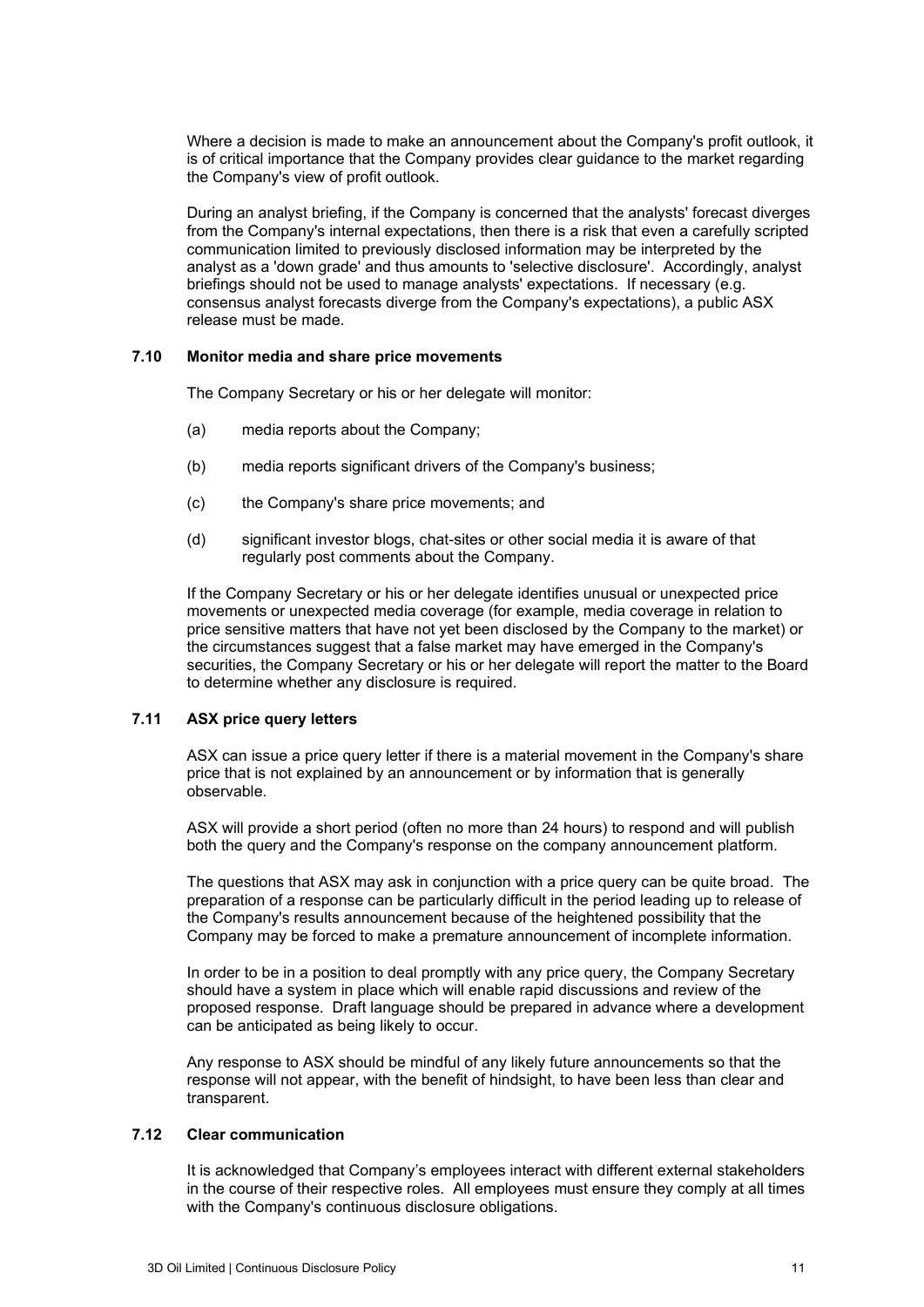Matters relating to the Company must be reported to the Board to enable all information to be provided to the respective stakeholders so as to ensure consistent and accurate communication across all areas and in order to avoid inconsistencies or ambiguities which can lead to confusion or misinformation in the market place.

# **8. Communications with shareholders**

The Company aims to communicate all important information relating to the Company to shareholders. Additionally, the Company recognises that potential investors and other interested stakeholders may wish to obtain information about the Company from time to time.

To achieve these dual goals, the Company communicates information regularly to shareholders and other stakeholders through a range of forums and publications. The Company also has an investor relations program, to facilitate effective two-way communication with investor.

Measures for communicating important aspects of the Company's affairs include:

- (a) corporate website;
- (b) annual general meeting;
- (c) annual report;
- (d) ASX announcements;
- (e) alerts;
- (f) presentations; and
- (g) share registry.

#### **8.1 Meetings of Shareholders**

General meetings are used to communicate with shareholders and allow an opportunity for informed shareholder participation. Shareholders are encouraged to attend or, if unable to attend, to vote on the motions proposed to by appointing a proxy or using any other means included in the notice of meeting. The Company conducts its general meetings in accordance with the Company's Constitution, the Corporations Act and the ASX Listing Rules.

General meetings are generally held in a location and at a time which is intended to maximise participation by shareholders and/or will be made available for shareholders and other stakeholders to attend via virtual or hybrid technology facilities. The full participation of shareholders at general meetings is encouraged to ensure a high level of accountability and identification with Company's strategies and goals. Shareholders have the opportunity to submit questions prior to each annual meeting and the Manager, senior management and auditors are present to assist with providing answers to questions raised by shareholders.

#### **8.2 Electronic communications**

The Company understands the importance of providing its shareholders with the ability to communicate with the Company and its security registry electronically. Therefore, the Company will provide its Shareholders with the option to receive communication from, and send communications to, the Company and its security registry electronically.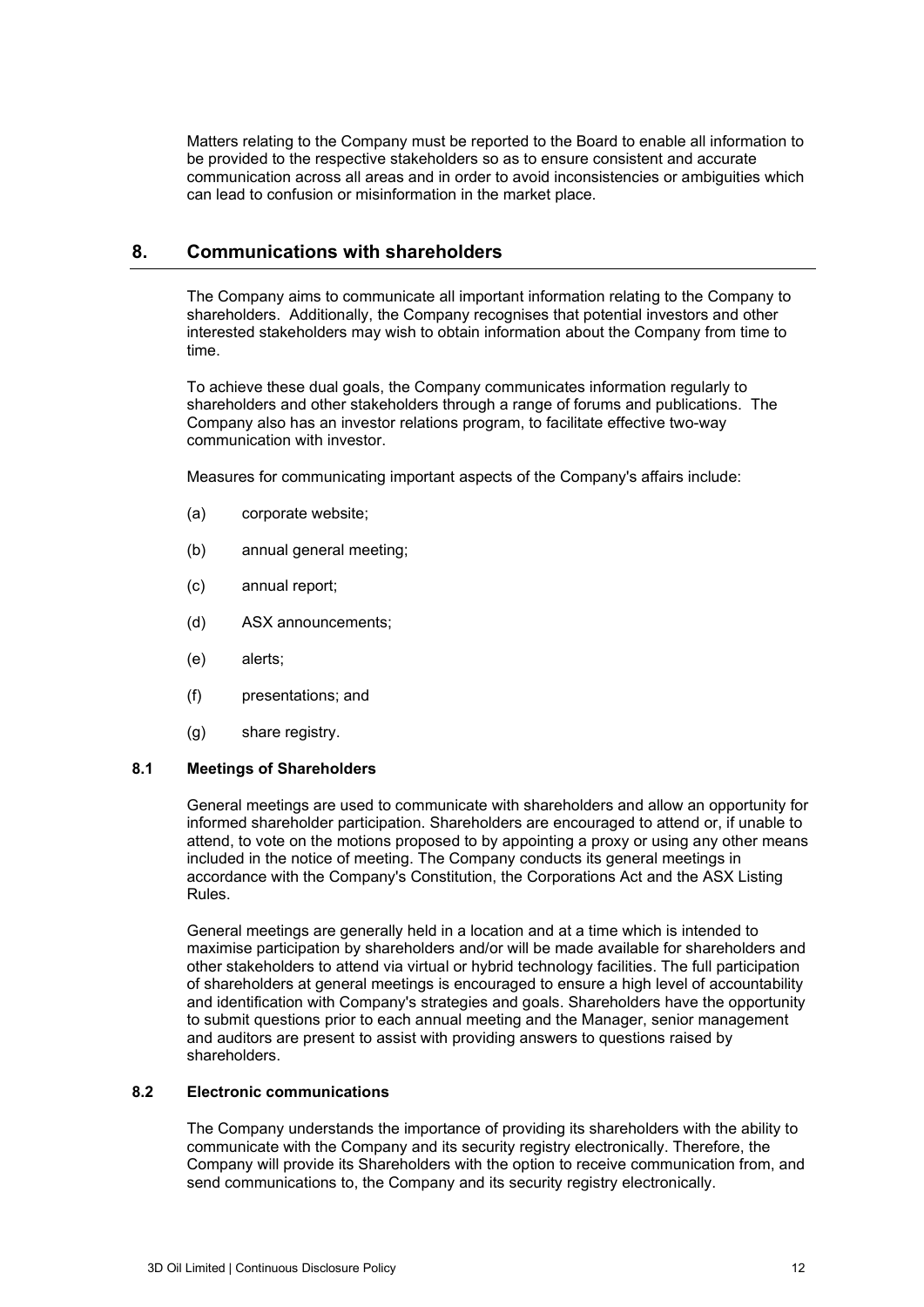The Company's website provides information about how shareholders of the Company may elect to receive and send information to the Company electronically.

#### **8.3 Website**

The Company will ensure that it actively promotes communication with shareholders and provide shareholders with information about the Company and its activities so that investors can make informed investment decisions and gain a deeper understanding of the Company's business, operations and performance.

One important way the Company does this is through its corporate website. The Company reports and ASX announcements will be available to view and download from the investor relations section on its website and/or the ASX website under code TDO.

In particular and where appropriate upon lodgement with ASX, the following will be posted to the Company's website:

- (a) relevant announcements made to the market via the ASX;
- (b) media releases;
- (c) investment updates;
- (d) Company presentations and media briefings; and
- (e) copies of press releases and announcements for the preceding three years.

# <span id="page-12-0"></span>**9. Role of the Board**

#### **9.1 General responsibilities**

The Board is responsible for compliance with the Company's continuous disclosure obligations. Responsibilities include:

- (a) ensuring the Company complies with its continuous disclosure requirements;
- (b) reviewing information which is brought to its attention to determine if there is a disclosable matter and, if so, whether any Listing Rule non-disclosure exception applies;
- (c) establishing and maintaining the Company's disclosure policies and procedures and ensuring that there is an adequate system in place for the disclosure of all material information to the ASX and other authorities in a timely fashion;
- (d) considering any enquiries received from ASX, including any "false market" response letters;
- (e) reviewing any infringement notice or written statement of reasons issued to the Company by ASIC; and
- (f) educating management and staff on the Company's disclosure policies and procedures.

#### **9.2 Specific responsibilities**

Board approval and input is particularly important in respect of matters that are clearly within the reserved powers of the Board or matters that are otherwise of fundamental significance to the Company. Such matters include: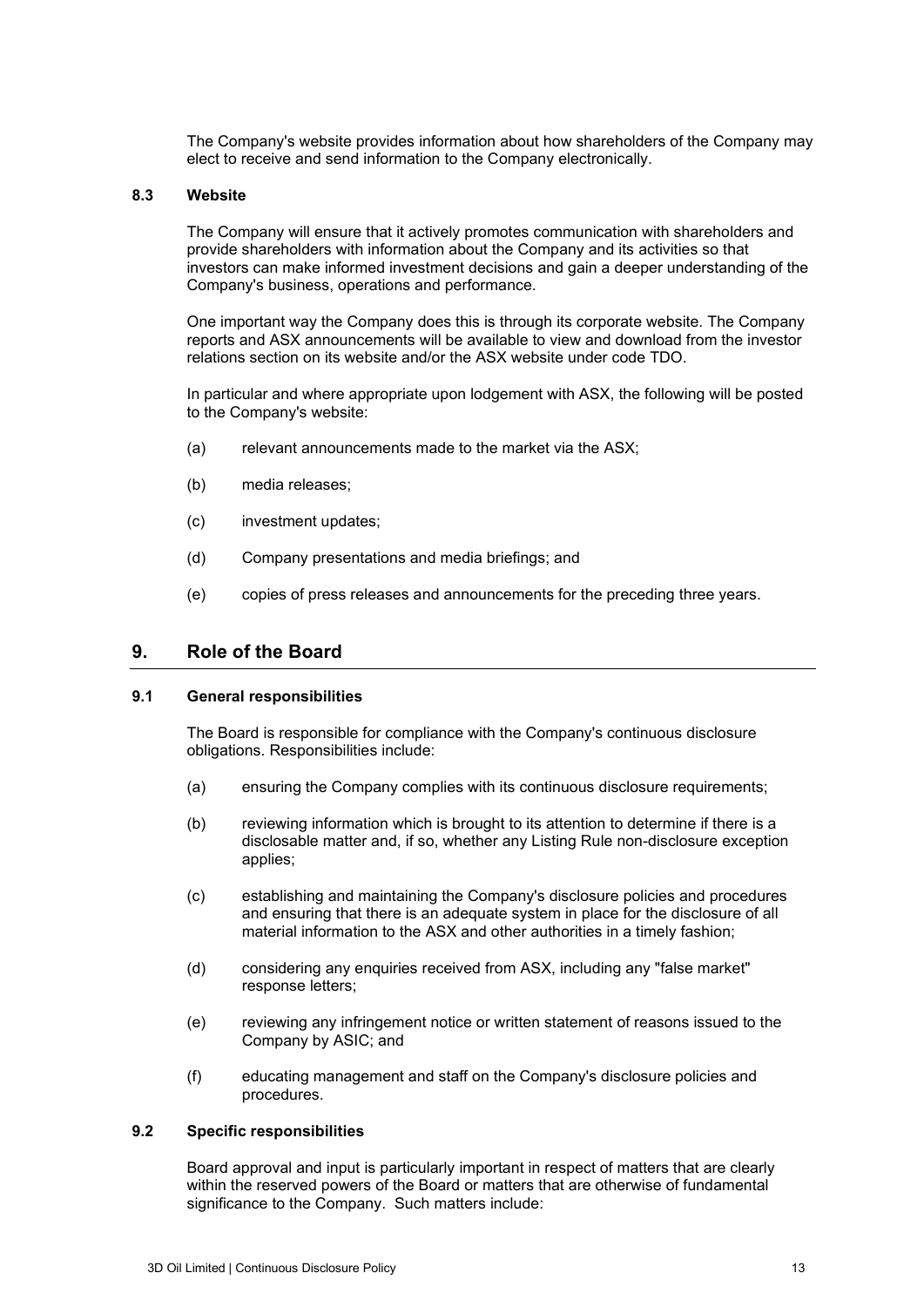- (a) significant profit upgrades or downgrades;
- (b) dividend policy, guidance or declarations;
- (c) company-transforming transactions or events; and
- (d) any other matters that are determined by the CEO/Managing Director or Chair to be of fundamental significance to the Company.

Where an announcement is to be considered and approved by the Board, the Company Secretary must ensure that the Board is provided with all relevant information necessary to ensure that it is able to fully appreciate the matters dealt with in the announcement.

#### **9.3 Board meetings**

The Board meets regularly and may meet at short notice where necessary. Meetings and other decisions of the Board may be made electronically (including by telephone, email or other electronic means.

#### **9.4 Rapid Response Process**

If an announcement that would ordinarily require Board approval requires immediate disclosure to the market in order for the Company to comply with its disclosure obligations, all reasonable efforts must be made to have the announcement urgently considered and approved by the Board prior to release. However, if such approval cannot be obtained, the CEO/Managing Director or Chair may authorise the disclosure to ensure compliance with continuous disclosure laws. If the CEO/Managing Director or Chair are unavailable, the Chair of the Audit & Risk Committee may authorise disclosure. If the Chair of the Audit & Risk Committee is unavailable, any member of the Board may authorise disclosure. The announcement must then be considered by the Board at the first possible opportunity following its release to determine what, if any, further steps need to be taken by the Company.

# <span id="page-13-0"></span>**10. Role of the Company Secretary**

The Company has nominated the Company Secretary as the person with the primary responsibility for all communication with the ASX in relation to Listing Rule matters.

In particular, the Company Secretary is responsible for:

- (a) liaising with ASX in relation to continuous disclosure issues;
- (b) the lodging of announcements with ASX in relation to continuous disclosure matters;
- (c) implementing procedures to ensure that the Company's ASX passwords and other security measures are secure;
- (d) ensuring senior management are aware of the Company's Disclosure Policy and related procedures, and of the principles underlying continuous disclosure;
- (e) ensuring this Disclosure Policy is reviewed and updated periodically as necessary;
- (f) developing template ASX announcements and trading halt requests; and
- (g) maintaining an accurate record of all announcements sent to the ASX and all correspondence with ASIC in relation to the Company's continuous disclosure obligations.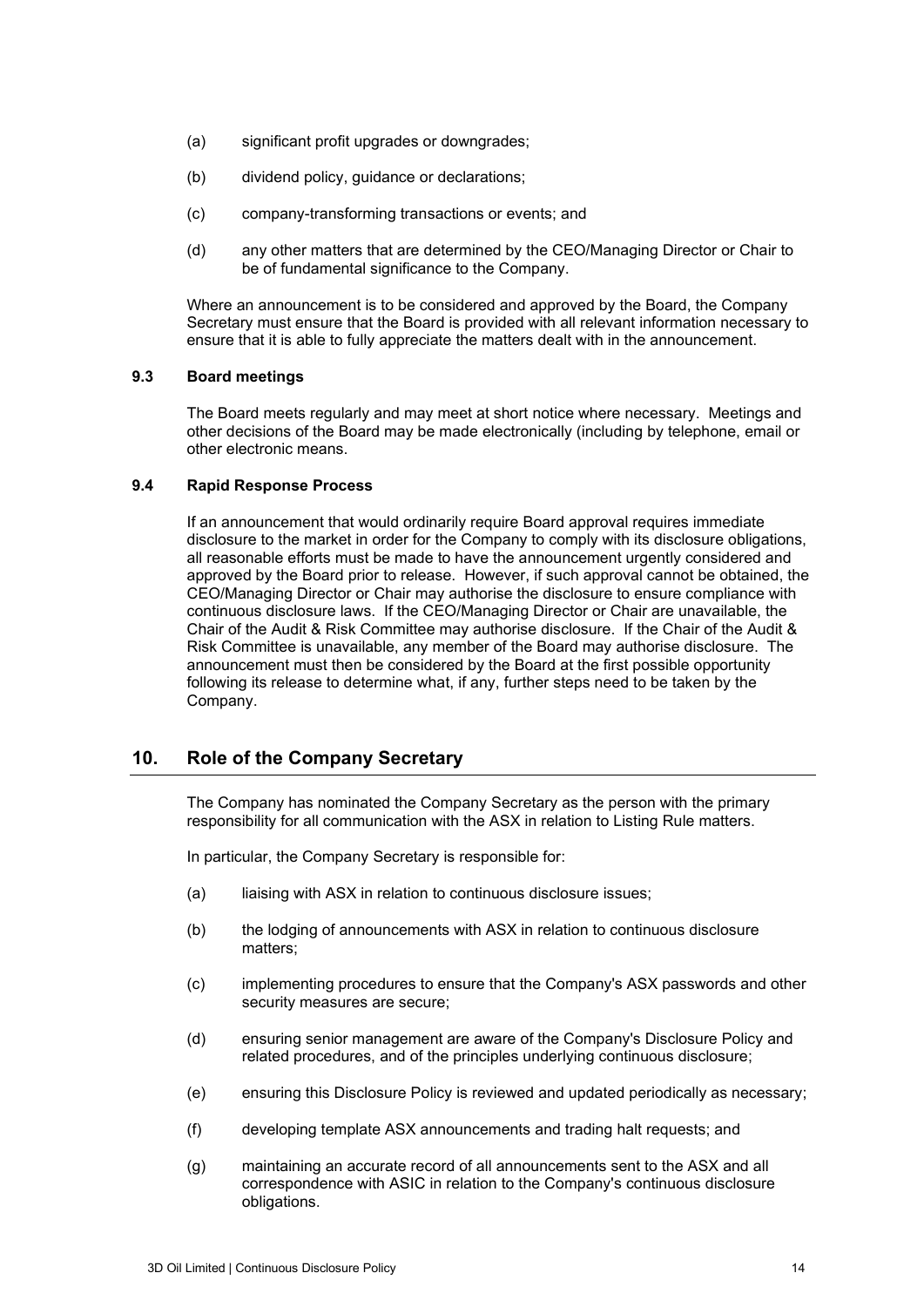# **11. Other disclosure obligations**

The Company has numerous other disclosure obligations under Chapter 3 and Chapter 4 of the Listing Rules, including disclosure obligations in relation to:

- (a) periodic disclosure;
- (b) making a takeover bid;
- (c) undertaking a buy back;
- (d) agreements between the Company (or a related party or subsidiary) and its directors (or a related party of the director);
- (e) recommendations or decisions in relation to the declaration or payment of dividends;
- (f) changes to the Company's share capital;
- (g) changes to the beneficial ownership of the Company's share capital;
- (h) options over shares;
- (i) general meetings of the Company;
- (j) the Company's registered office and share register;
- (k) changes in officeholders;
- (l) documents sent to shareholders;
- (m) loan assets;
- (n) ownership limits;
- (o) directors' interests; and
- (p) record dates and timetables.

The Company Secretary is responsible for ensuring that necessary disclosures are made as and when required.

# **12. Policy breaches**

The Company regards its continuous disclosure obligations very seriously. Breaches of this Policy may lead to disciplinary action being taken against the employee, including dismissal in serious cases.

# **13. Infringement notices and statement of reasons**

If ASIC has reasonable grounds to believe that the Company has contravened its continuous disclosure obligations, ASIC may issue an infringement notice.

The receipt by the Company of any written statement of reasons or infringement notice issues to it by ASIC must be reported immediately to the CEO/Managing Director and the Board.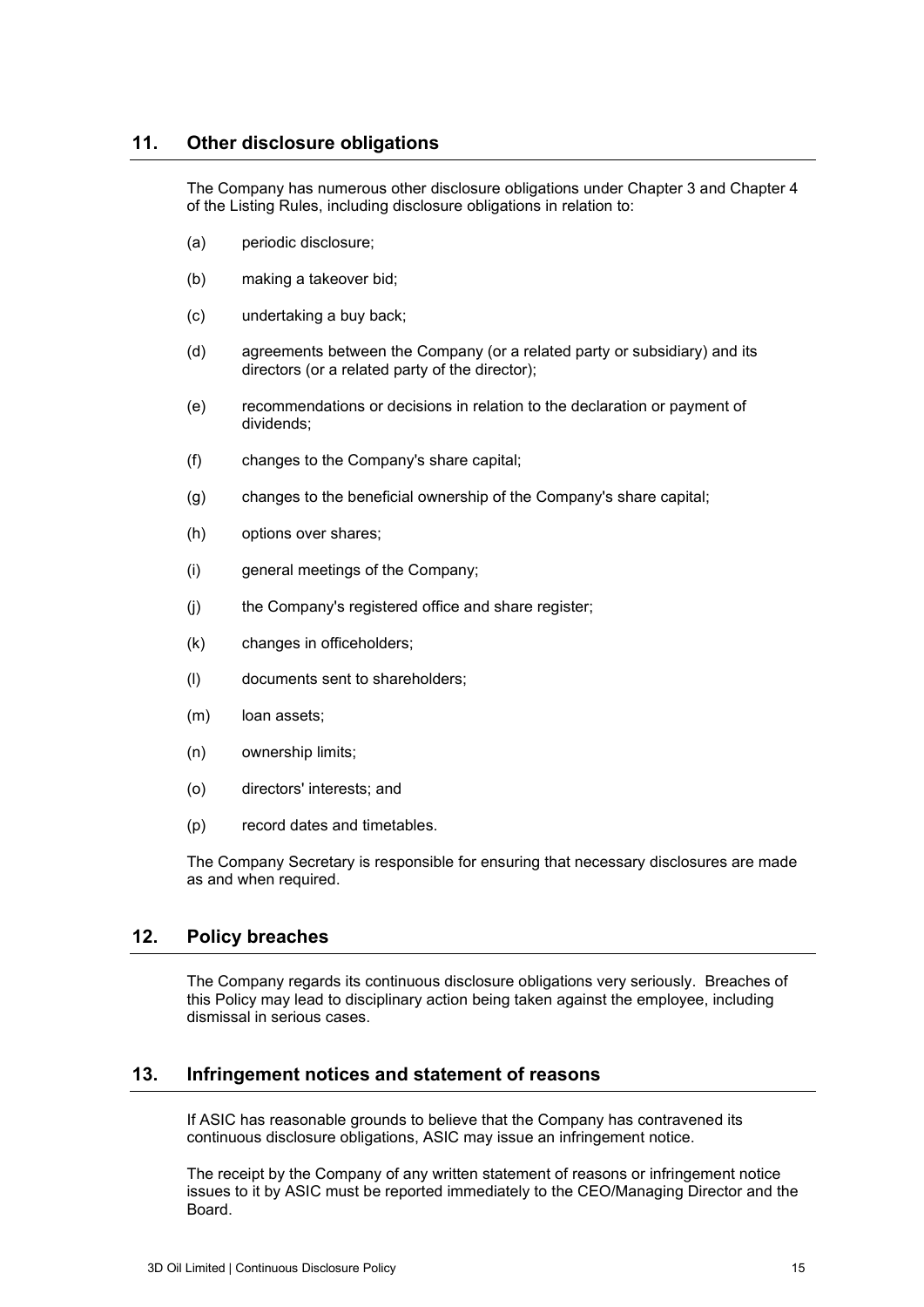If the Company receives an infringement notice, the Board must oversee the Company's response to the infringement notice.

# **14. Review**

The Company Secretary will be responsible for drafting, reviewing and making recommendations to the Board with respect to this Continuous Disclosure Policy. Any changes (other than administrative matters) must be approved by the Board. The code will be reviewed annually or as often as necessary to ensure it remains effective and relevant.

# **15. Approved and adopted**

This Policy was approved and adopted by the Board to be effective from 19 May 2021.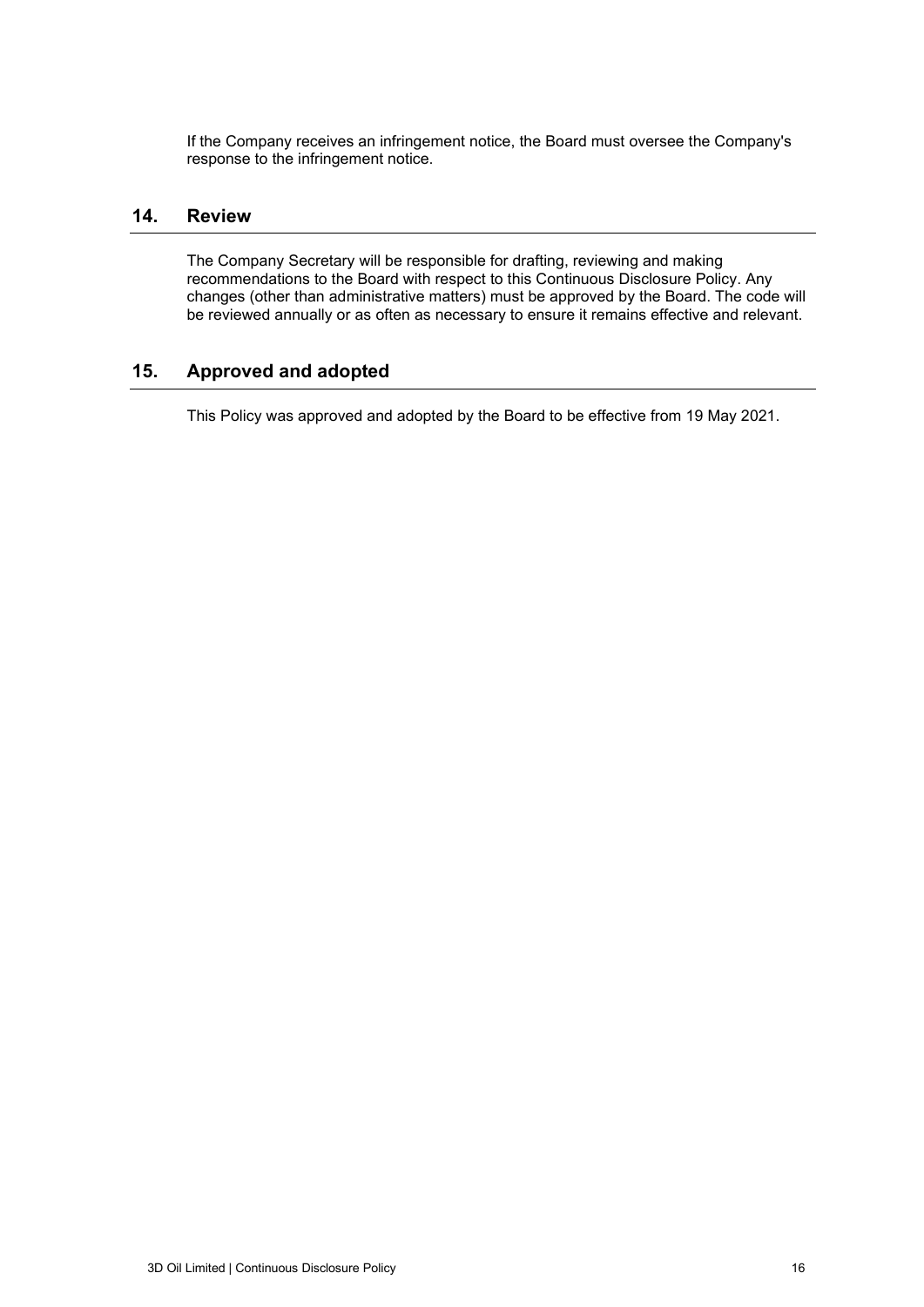# <span id="page-16-1"></span>**Attachment 1 – Continuous disclosure obligations**

# **1. ASX Listing Rule 3.1**

Under Listing Rule 3.1, the Company must immediately notify ASX of any information that a reasonable person would expect to have a material effect on the price or value of the Company's securities.

This is what is known as the continuous disclosure obligation.

# <span id="page-16-0"></span>**2. Material effect on the price of securities**

A reasonable person is taken to expect information to have a material effect on the price or value of securities if it would, or would be likely to, influence persons who commonly invest in securities in deciding whether or not to subscribe for, buy or sell the securities.

Some examples of information that may require disclosure include:

- (a) material changes in actual financial performance or projected financial performance from the previously disclosed actual or projected information;
- (b) events likely to have a material effect on financial performance either for the current period or over the longer term;
- (c) changes to the Board, senior executives or company secretary;
- (d) mergers, acquisitions, divestments, joint ventures or material changes in assets;
- (e) significant developments in new projects or ventures;
- (f) material changes to capital structure or funding;
- (g) material information affecting joint venture partners or non-wholly owned subsidiaries;
- (h) media or market speculation;
- (i) analyst, broker or media reports based on incorrect or out of date information;
- (j) industry issues which have, or which may have, a material impact on the Company;
- (k) decisions on significant issues affecting the Company by regulatory bodies;
- (l) information that may have an adverse effect on the reputation of the Company;
- (m) new contracts, orders or changes in suppliers that are material to the Company's business;
- (n) material changes in products or product lines;
- (o) the granting or withdrawal of a material licence;
- (p) proposed changes in regulations or laws that could materially affect the Company's business;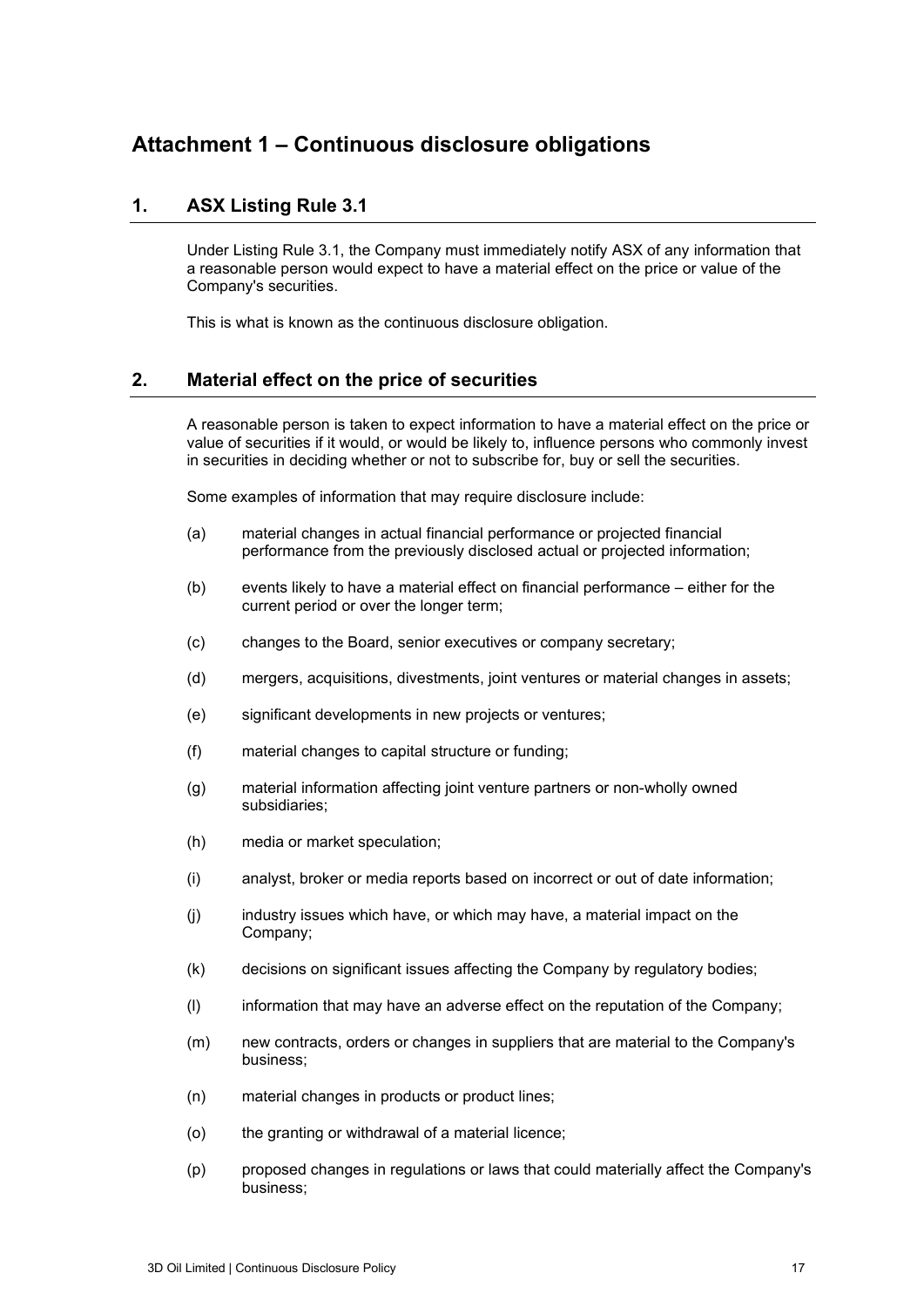- (q) major litigation (brought by or brought against the Company);
- (r) significant changes in the Company's accounting policies;
- (s) any rating applied by a ratings agency to the Company, or securities of the Company and any change to such rating; and
- (t) a proposal to change the Company's auditor.

# **3. Release of information to others**

The Company must not release material price sensitive information to any person (e.g. the media or any analysts) until it has given the information to ASX and has received an acknowledgement that ASX has released the information to the market.

# <span id="page-17-0"></span>**4. Information that is generally available**

Criminal sanctions will not apply to a breach of the Company's continuous disclosure obligations if the information is generally available.

Information is generally available if it:

- <span id="page-17-1"></span>(a) consists of readily observable matter;
- <span id="page-17-2"></span>(b) has been made known in a manner that would, or would be likely to, bring it to the attention of persons who commonly invest in any of the classes of securities issued by the Company and since it was made known, a reasonable period for it to be disseminated among those persons has elapsed. That is, information will be "generally available" if it has been released to ASX or published in an annual report, prospectus or similar document and a reasonable time has elapsed after the information has been disseminated in one of these ways; or
- (c) consists of deductions, conclusions or inferences made or drawn from information referred to in [4](#page-17-0)[\(a\)](#page-17-1) or information made known as mentioned in [4](#page-17-0)[\(b\)](#page-17-2) or both.

#### <span id="page-17-3"></span>**5. Exceptions to continuous disclosure obligation**

Disclosure is not required to the market where each of the following conditions is and remains satisfied:

- (a) one of more of the following apply:
	- $(i)$  it would be a breach of a law to disclose the information;
	- (ii) the information concerns an incomplete proposal or negotiation;
	- (iii) the information comprises matters of supposition or is insufficiently definite to warrant disclosure;
	- (iv) the information is generated for the internal management purposes of the Company; or
	- (v) the information is a trade secret; **and**
- (b) the information is confidential; **and**